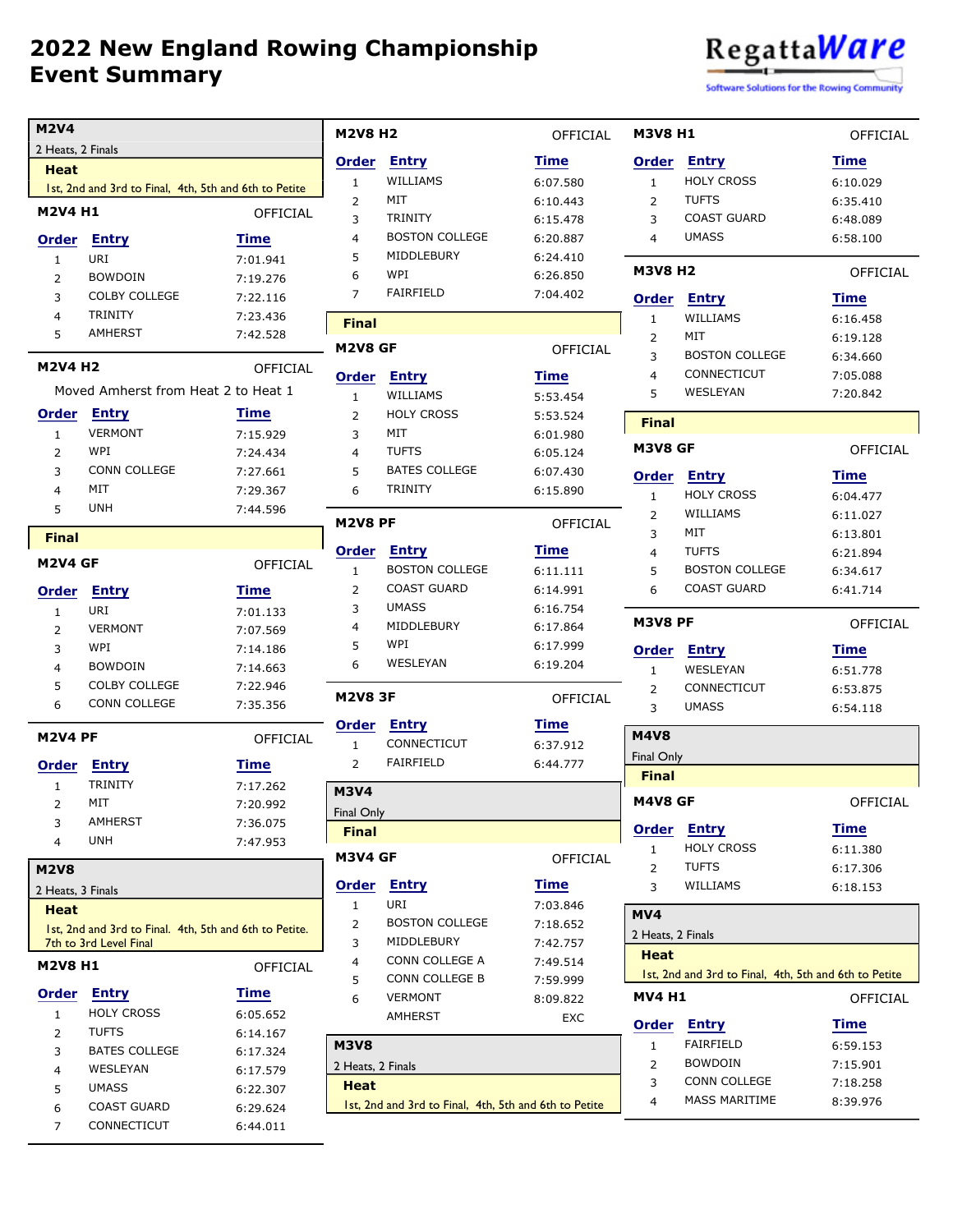

Software Solutions for the Rowing Community

| <b>MV4 H2</b>     |                                                         | OFFICIAL             | 5                 | CONNECTICUT                                             | 6:13.998             | 5                 | MT HOLYOKE                                            | 8:08.078             |
|-------------------|---------------------------------------------------------|----------------------|-------------------|---------------------------------------------------------|----------------------|-------------------|-------------------------------------------------------|----------------------|
| <b>Order</b>      | <b>Entry</b>                                            | Time                 | 6                 | <b>UNH</b>                                              | 6:29.520             | <b>W2V8 H2</b>    |                                                       |                      |
| $\mathbf{1}$      | URI                                                     | 6:48.325             | <b>Final</b>      |                                                         |                      |                   |                                                       | OFFICIAL             |
| 2                 | <b>COLBY COLLEGE</b>                                    | 6:50.198             | <b>MV8 GF</b>     |                                                         |                      | <b>Order</b>      | <b>Entry</b>                                          | Time                 |
| 3                 | <b>VERMONT</b>                                          | 6:50.355             |                   |                                                         | OFFICIAL             | $\mathbf{1}$      | <b>BATES COLLEGE</b>                                  | 6:55.572             |
| 4                 | <b>AMHERST</b>                                          | 7:14.360             | Order             | <b>Entry</b>                                            | <b>Time</b>          | $\overline{2}$    | <b>TUFTS</b>                                          | 6:58.372             |
| 5                 | WENTWORTH TECH                                          | 7:31.941             | 1                 | WILLIAMS                                                | 5:44.986             | 3                 | MIDDLEBURY                                            | 7:15.217             |
|                   |                                                         |                      | $\overline{2}$    | <b>HOLY CROSS</b>                                       | 5:47.036             | 4                 | <b>CLARK</b>                                          | 7:19.557             |
| <b>Final</b>      |                                                         |                      | 3                 | MIT                                                     | 5:49.832             | 5                 | <b>COAST GUARD</b>                                    | 7:23.474             |
| MV4 GF            |                                                         | OFFICIAL             | 4                 | <b>TUFTS</b>                                            | 5:53.499             | 6                 | CONN COLLEGE                                          | 8:20.524             |
| <b>Order</b>      | <b>Entry</b>                                            | <b>Time</b>          | 5                 | <b>BATES COLLEGE</b>                                    | 5:57.499             | <b>W2V8 H3</b>    |                                                       | OFFICIAL             |
| $\mathbf{1}$      | URI                                                     | 6:44.921             | 6                 | <b>TRINITY</b>                                          | 5:58.426             |                   |                                                       |                      |
| 2                 | FAIRFIELD                                               | 6:45.614             | <b>MV8 PF</b>     |                                                         | OFFICIAL             | <b>Order</b>      | <b>Entry</b>                                          | Time                 |
| 3                 | <b>COLBY COLLEGE</b>                                    | 6:48.768             |                   |                                                         |                      | $\mathbf{1}$      | <b>FAIRFIELD</b>                                      | 6:58.901             |
| 4                 | <b>VERMONT</b>                                          | 6:49.961             | Order             | <b>Entry</b>                                            | <b>Time</b>          | 2                 | WILLIAMS<br>WPI                                       | 6:59.171             |
| 5                 | CONN COLLEGE                                            | 7:12.853             | $\mathbf{1}$      | WPI                                                     | 6:00.242             | 3                 | <b>VERMONT</b>                                        | 7:05.837             |
| 6                 | <b>BOWDOIN</b>                                          | 7:16.503             | 2                 | <b>BOWDOIN</b>                                          | 6:04.005             | $\overline{4}$    | <b>COLBY COLLEGE</b>                                  | 7:15.936             |
|                   |                                                         |                      | 3                 | MIDDLEBURY                                              | 6:05.880             | 5<br>6            | AMHERST                                               | 7:32.334             |
| MV4 PF            |                                                         | OFFICIAL             | 4                 | WESLEYAN<br><b>BOSTON COLLEGE</b>                       | 6:10.165             |                   |                                                       | 7:41.767             |
| <b>Order</b>      | <b>Entry</b>                                            | Time                 | 5<br>6            | <b>COAST GUARD</b>                                      | 6:12.405             | <b>Final</b>      |                                                       |                      |
| $\mathbf{1}$      | <b>AMHERST</b>                                          | 7:13.669             |                   |                                                         | 6:20.682             | <b>W2V8 GF</b>    |                                                       | <b>OFFICIAL</b>      |
| 2                 | <b>WENTWORTH TECH</b>                                   | 7:44.832             | <b>MV83F</b>      |                                                         | <b>OFFICIAL</b>      |                   |                                                       |                      |
| 3                 | <b>MASS MARITIME</b>                                    | 8:49.977             |                   |                                                         |                      | <b>Order</b>      | <b>Entry</b>                                          | Time                 |
|                   |                                                         |                      | Order             | <b>Entry</b>                                            | <b>Time</b>          | $\mathbf{1}$      | <b>BATES COLLEGE</b>                                  | 6:45.360             |
| MV8               |                                                         |                      | $\mathbf{1}$      | <b>UMASS</b>                                            | 6:13.785             | 2                 | WILLIAMS                                              | 6:47.127             |
| 3 Heats, 3 Finals |                                                         |                      | $\overline{2}$    | CONNECTICUT                                             | 6:13.880             | 3                 | WELLESLEY                                             | 6:53.714             |
| <b>Heat</b>       |                                                         |                      | 3                 | <b>FAIRFIELD</b><br><b>UNH</b>                          | 6:24.055             | $\overline{4}$    | <b>TUFTS</b><br>WESLEYAN                              | 6:56.347             |
|                   |                                                         |                      |                   |                                                         |                      |                   |                                                       |                      |
|                   | 1st and 2nd to Final, 3rd and 4th to Petite, 5t and 6th |                      | 4                 |                                                         | 6:30.980             | 5                 |                                                       | 6:56.627             |
| to 3rd Level      |                                                         |                      | 5                 | <b>MASS MARITIME</b>                                    | 6:59.327             | 6                 | FAIRFIELD                                             | 6:59.407             |
| <b>MV8 H1</b>     |                                                         | OFFICIAL             | 6                 | MERRIMACK                                               | 7:16.808             | <b>W2V8 PF</b>    |                                                       | OFFICIAL             |
| <b>Order</b>      | <b>Entry</b>                                            | <b>Time</b>          | <b>W2V4</b>       |                                                         |                      |                   |                                                       |                      |
| $\mathbf{1}$      | MIT                                                     | 5:54.840             | <b>Final Only</b> |                                                         |                      | Order             | <b>Entry</b>                                          | Time                 |
| 2                 | <b>TRINITY</b>                                          | 5:56.393             | <b>Final</b>      |                                                         |                      | $\mathbf{1}$      | WPI                                                   | 7:04.159             |
| 3                 | WPI                                                     | 6:02.563             | <b>W2V4 GF</b>    |                                                         | OFFICIAL             | $\overline{2}$    | <b>SMITH</b><br>MIDDLEBURY                            | 7:08.685             |
| 4                 | <b>COAST GUARD</b>                                      | 6:11.580             |                   |                                                         |                      | 3<br>4            | <b>VERMONT</b>                                        | 7:10.739             |
| 5                 | <b>UMASS</b>                                            | 6:16.337             |                   | Order Entry                                             | <b>Time</b>          | 5                 | <b>CLARK</b>                                          | 7:15.999<br>7:21.105 |
| 6                 | MERRIMACK                                               | 7:27.998             | $\mathbf{1}$      | <b>BOWDOIN</b>                                          | 7:47.231             | 6                 | <b>TRINITY</b>                                        | 7:42.597             |
|                   |                                                         |                      | 2                 | <b>BATES COLLEGE</b>                                    | 7:59.451             |                   |                                                       |                      |
| <b>MV8 H2</b>     |                                                         | OFFICIAL             | 3<br>4            | FAIRFIELD<br>URI                                        | 8:07.331<br>8:16.683 | <b>W2V8 3F</b>    |                                                       | OFFICIAL             |
| <b>Order</b>      | <b>Entry</b>                                            | Time                 | 5                 | <b>UNH</b>                                              | 8:45.831             | <b>Order</b>      | <b>Entry</b>                                          | Time                 |
| $\mathbf{1}$      | WILLIAMS                                                | 5:57.598             | 6                 | MERRIMACK                                               | 9:20.320             | $\mathbf{1}$      | <b>COLBY COLLEGE</b>                                  |                      |
| $\overline{2}$    | <b>BATES COLLEGE</b>                                    | 6:00.698             |                   |                                                         |                      | 2                 | <b>COAST GUARD</b>                                    | 7:15.588<br>7:19.462 |
| 3                 | WESLEYAN                                                | 6:04.591             | <b>W2V8</b>       |                                                         |                      | 3                 | AMHERST                                               |                      |
| 4                 | MIDDLEBURY                                              | 6:06.238             | 3 Heats, 3 Finals |                                                         |                      | 4                 | MT HOLYOKE                                            | 7:27.002<br>7:47.503 |
| 5                 | FAIRFIELD                                               | 6:29.105             | <b>Heat</b>       |                                                         |                      | 5                 | CONN COLLEGE                                          | 7:59.400             |
| 6                 | <b>MASS MARITIME</b>                                    | 6:58.675             |                   | 1st and 2nd to Final, 3rd and 4th to Petite, 5t and 6th |                      |                   |                                                       |                      |
| <b>MV8 H3</b>     |                                                         | OFFICIAL             | to 3rd Level      |                                                         |                      | <b>W3V4</b>       |                                                       |                      |
|                   |                                                         |                      | <b>W2V8 H1</b>    |                                                         | OFFICIAL             | 2 Heats, 2 Finals |                                                       |                      |
| <b>Order</b>      | Entry                                                   | Time                 | Order             | <b>Entry</b>                                            | <b>Time</b>          | <b>Heat</b>       |                                                       |                      |
| $\mathbf{1}$      | <b>HOLY CROSS</b>                                       | 5:49.605             | $\mathbf{1}$      | WELLESLEY                                               | 7:03.150             |                   | 1st, 2nd and 3rd to Final, 4th, 5th and 6th to Petite |                      |
| 2                 | <b>TUFTS</b>                                            | 5:52.751             | 2                 | WESLEYAN                                                | 7:05.583             |                   |                                                       |                      |
| 3<br>4            | <b>BOWDOIN</b><br><b>BOSTON COLLEGE</b>                 | 5:58.591<br>6:05.071 | 3                 | <b>SMITH</b><br>TRINITY                                 | 7:11.857<br>7:37.857 |                   |                                                       |                      |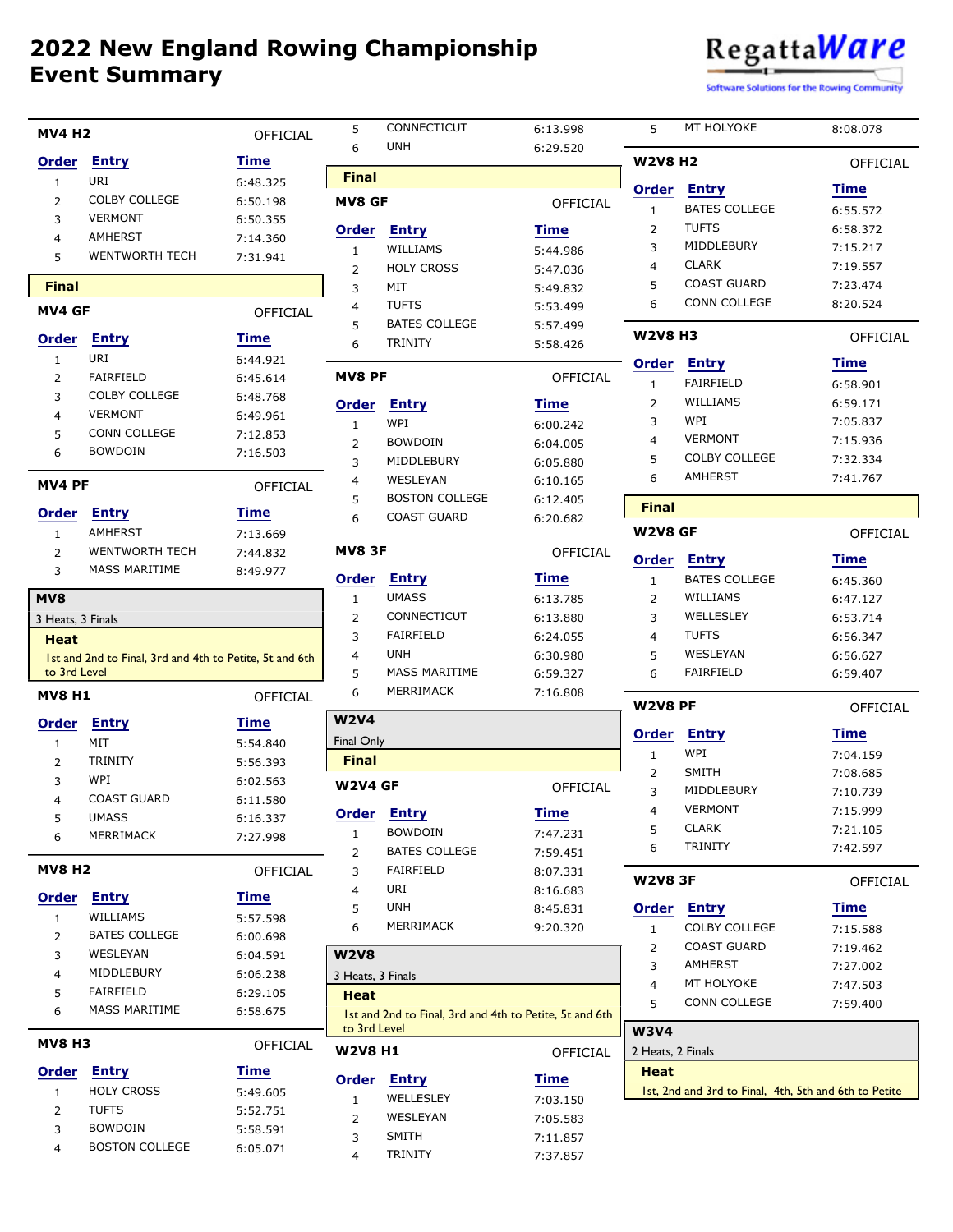

Software Solutions for the Rowing Community

| <b>W3V4 H1</b>    |                                                       | <b>OFFICIAL</b>      | 3                 | <b>TUFTS</b>                                          | 7:04.820             | <b>WV8 H1</b>  |                      | OFFICIAL        |
|-------------------|-------------------------------------------------------|----------------------|-------------------|-------------------------------------------------------|----------------------|----------------|----------------------|-----------------|
|                   |                                                       |                      | $\overline{4}$    | WELLESLEY                                             | 7:05.773             |                |                      |                 |
| <b>Order</b>      | <b>Entry</b>                                          | <b>Time</b>          | 5                 | WILLIAMS                                              | 7:13.316             | Order          | <b>Entry</b>         | <b>Time</b>     |
| $\mathbf{1}$      | WELLESLEY                                             | 8:16.540             | 6                 | WPI                                                   | 7:31.356             | $\mathbf{1}$   | WELLESLEY            | 6:43.166        |
| 2                 | WPI                                                   | 8:20.986             |                   |                                                       |                      | $\overline{2}$ | <b>FAIRFIELD</b>     | 6:46.549        |
| 3                 | <b>WESLEYAN</b>                                       | 8:33.871             | <b>W3V8 PF</b>    |                                                       | OFFICIAL             | 3              | WESLEYAN             | 6:52.506        |
| 4                 | <b>FAIRFIELD</b>                                      | 8:40.963             | Order             | <b>Entry</b>                                          | <b>Time</b>          | 4              | <b>COAST GUARD</b>   | 6:58.246        |
| <b>W3V4 H2</b>    |                                                       |                      | $\mathbf{1}$      | <b>VERMONT</b>                                        | 7:31.433             | 5              | <b>COLBY COLLEGE</b> | 7:05.137        |
|                   |                                                       | <b>OFFICIAL</b>      | 2                 | <b>TRINITY</b>                                        | 8:00.573             | 6              | <b>CONN COLLEGE</b>  | 7:29.772        |
| <b>Order</b>      | <b>Entry</b>                                          | <b>Time</b>          |                   |                                                       |                      | $\overline{7}$ | <b>FRKLN PIERCE</b>  | 7:46.129        |
| $\mathbf{1}$      | <b>BOWDOIN</b>                                        | 8:23.264             | <b>W4V8</b>       |                                                       |                      |                |                      |                 |
| 2                 | <b>COLBY COLLEGE</b>                                  | 8:29.399             | <b>Final Only</b> |                                                       |                      | <b>WV8 H2</b>  |                      | <b>OFFICIAL</b> |
| 3                 | MIDDLEBURY                                            | 8:48.403             | <b>Final</b>      |                                                       |                      | Order          | <b>Entry</b>         | <b>Time</b>     |
| 4                 | <b>CLARK</b>                                          | 9:11.563             | W4V8 GF           |                                                       | <b>OFFICIAL</b>      | $\mathbf{1}$   | <b>BATES COLLEGE</b> | 6:42.633        |
|                   |                                                       |                      |                   |                                                       |                      | $\overline{2}$ | MIDDLEBURY           | 6:46.216        |
| <b>Final</b>      |                                                       |                      | Order             | <b>Entry</b>                                          | <b>Time</b>          | 3              | WILLIAMS             | 6:47.033        |
| <b>W3V4 GF</b>    |                                                       | OFFICIAL             | $\mathbf{1}$      | <b>SMITH</b>                                          | 7:09.781             | 4              | <b>CLARK</b>         | 6:51.933        |
|                   |                                                       | <b>Time</b>          | 2                 | WILLIAMS                                              | 7:20.006             | 5              | MT HOLYOKE           | 6:56.546        |
| <b>Order</b>      | <b>Entry</b>                                          |                      | 3                 | <b>BATES COLLEGE</b>                                  | 7:27.062             | 6              | <b>AMHERST</b>       | 7:17.923        |
| $\mathbf{1}$      | <b>BOWDOIN</b>                                        | 8:02.681             | 4                 | <b>VERMONT</b>                                        | 8:22.992             |                |                      |                 |
| 2                 | WPI                                                   | 8:04.454             | WV4               |                                                       |                      | <b>WV8 H3</b>  |                      | OFFICIAL        |
| 3                 | WELLESLEY<br><b>COLBY COLLEGE</b>                     | 8:08.267             | 2 Heats, 2 Finals |                                                       |                      | Order          | <b>Entry</b>         | Time            |
| 4                 | WESLEYAN                                              | 8:15.601             | <b>Heat</b>       |                                                       |                      | $\mathbf{1}$   | WPI                  | 6:45.521        |
| 5                 | MIDDLEBURY                                            | 8:21.857             |                   | 1st, 2nd and 3rd to Final, 4th, 5th and 6th to Petite |                      | 2              | <b>TUFTS</b>         | 6:46.454        |
| 6                 |                                                       | 8:31.379             |                   |                                                       |                      | 3              | <b>TRINITY</b>       | 6:50.927        |
| <b>W3V4 PF</b>    |                                                       | OFFICIAL             | <b>WV4 H1</b>     |                                                       | OFFICIAL             | $\overline{4}$ | <b>SMITH</b>         | 6:52.371        |
|                   |                                                       |                      | Order             | <b>Entry</b>                                          | Time                 | 5              | <b>VERMONT</b>       | 7:01.944        |
| <b>Order</b>      | <b>Entry</b>                                          | Time                 | $\mathbf{1}$      | <b>BOWDOIN</b>                                        | 7:40.041             | 6              | <b>BOWDOIN</b>       | 7:19.724        |
| $\mathbf{1}$      | <b>FAIRFIELD</b>                                      | 8:26.658             |                   |                                                       |                      |                |                      |                 |
|                   |                                                       |                      |                   | <b>FAIRFIELD</b>                                      |                      |                |                      |                 |
| $\overline{2}$    | <b>CLARK</b>                                          | 8:31.344             | 2<br>3            | UM LOWELL                                             | 7:51.507<br>9:06.584 | <b>Final</b>   |                      |                 |
| <b>W3V8</b>       |                                                       |                      |                   | <b>UNH</b>                                            | <b>SCR</b>           | <b>WV8 GF</b>  |                      | OFFICIAL        |
|                   |                                                       |                      |                   |                                                       |                      |                |                      |                 |
| 2 Heats, 2 Finals |                                                       |                      | <b>WV4 H2</b>     |                                                       | <b>OFFICIAL</b>      | <b>Order</b>   | <b>Entry</b>         | Time            |
| <b>Heat</b>       |                                                       |                      |                   |                                                       |                      | $\mathbf{1}$   | WELLESLEY            | 6:33.436        |
|                   | 1st, 2nd and 3rd to Final, 4th, 5th and 6th to Petite |                      | <b>Order</b>      | <b>Entry</b>                                          | <b>Time</b>          | 2              | <b>BATES COLLEGE</b> | 6:33.859        |
| <b>W3V8 H1</b>    |                                                       | OFFICIAL             | $\mathbf{1}$      | URI                                                   | 7:52.402             | 3              | WPI                  | 6:40.119        |
|                   |                                                       |                      | 2                 | MERRIMACK                                             | 8:03.174             | 4              | <b>FAIRFIELD</b>     | 6:43.236        |
| 1                 | Order Entry<br><b>SMITH</b>                           | <b>Time</b>          | 3                 | SIMMONS                                               | 8:17.635             | 5              | <b>TUFTS</b>         | 6:45.642        |
| $\overline{2}$    | <b>BATES COLLEGE</b>                                  | 7:04.472             | 4                 | <b>MASS MARITIME</b>                                  | 8:22.949             | 6              | MIDDLEBURY           | 6:49.186        |
| 3                 | WILLIAMS                                              | 7:08.102<br>7:21.422 | <b>Final</b>      |                                                       |                      |                |                      |                 |
| 4                 | <b>VERMONT</b>                                        | 7:35.947             |                   |                                                       |                      | <b>WV8 PF</b>  |                      | OFFICIAL        |
|                   |                                                       |                      | WV4 GF            |                                                       | OFFICIAL             | <b>Order</b>   | <u>Entry</u>         | Time            |
| <b>W3V8 H2</b>    |                                                       | OFFICIAL             | Order             | <b>Entry</b>                                          | <b>Time</b>          | $\mathbf{1}$   | WESLEYAN             | 6:49.864        |
|                   |                                                       |                      | $\mathbf{1}$      | <b>BOWDOIN</b>                                        | 7:33.559             | 2              | WILLIAMS             | 6:51.146        |
| <b>Order</b>      | <b>Entry</b>                                          | <u>Time</u>          | 2                 | <b>FAIRFIELD</b>                                      | 7:47.717             | 3              | <b>TRINITY</b>       | 6:53.592        |
| $\mathbf{1}$      | WELLESLEY                                             | 7:16.256             | 3                 | URI                                                   | 7:54.391             | 4              | <b>COAST GUARD</b>   | 6:55.956        |
| $\overline{2}$    | <b>TUFTS</b>                                          | 7:19.663             | 4                 | MERRIMACK                                             | 8:06.021             | 5              | <b>SMITH</b>         | 6:57.001        |
| 3                 | WPI                                                   | 7:35.486             | 5                 | MASS MARITIME                                         | 8:18.227             | 6              | <b>CLARK</b>         | 6:57.561        |
| 4                 | <b>TRINITY</b>                                        | 8:08.428             | 6                 | <b>SIMMONS</b>                                        | 8:23.297             |                |                      |                 |
| <b>Final</b>      |                                                       |                      | $\overline{7}$    | UM LOWELL                                             | 9:11.102             | <b>WV83F</b>   |                      | OFFICIAL        |
| <b>W3V8 GF</b>    |                                                       | OFFICIAL             | WV8               |                                                       |                      | <b>Order</b>   | <b>Entry</b>         | <b>Time</b>     |
|                   |                                                       |                      | 3 Heats, 3 Finals |                                                       |                      | $\mathbf{1}$   | <b>VERMONT</b>       | 6:55.568        |
| <b>Order</b>      | <b>Entry</b>                                          | Time                 |                   |                                                       |                      | 2              | <b>COLBY COLLEGE</b> | 6:57.140        |
| $\mathbf{1}$      | <b>BATES COLLEGE</b>                                  | 6:58.036             | <b>Heat</b>       |                                                       |                      | 3              | MT HOLYOKE           | 7:02.456        |
| $\overline{2}$    | <b>SMITH</b>                                          | 6:59.220             |                   |                                                       |                      | 4              | AMHERST              | 7:09.866        |